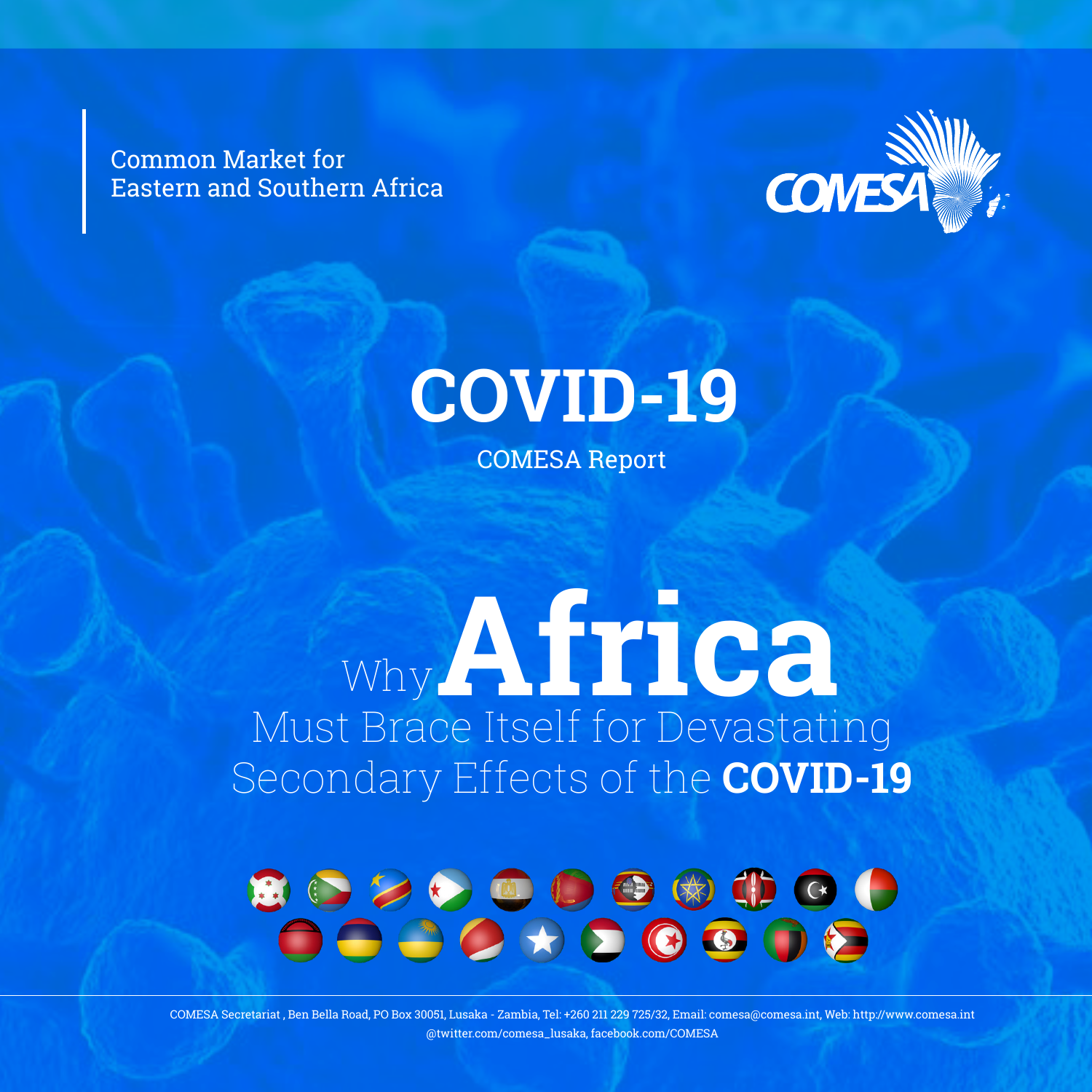**Introduction**

This note provides an anecdote of potential economic and trade impacts of the COVID-19 in COMESA and Africa in general. What started as simple mild symptoms in Wuhan, Hubei province in China quickly spread becoming a public health emergency and ultimately declared a pandemic on March 11, 2020. Asia and Europe have been the most affected continents, with North America, Australia and New Zealand also experiencing quick spreads. China and Europe have so far borne the greatest brunt ranging from deaths, morbidity, closure of factories, schools and restrictions on travel thereby threatening the fabrics of the global socioeconomic infrastructure.

In contrast, the spread of the virus in the African continent has been uncharacteristically sluggish, compared with the other continents so far. This may partly be attributed to the relatively low integration of Africa with the rest of world. However, there are all indications that the trends are increasing, and Africa must be prepared to grapple with the devastating secondary health, social and economic ramifications of the disease.

# **COVID 19 in Africa**

Despite the comparatively low number of reported cases of the virus in African countries, there is no doubt that any economic slow-down in China, Europe and the United States have global repercussions given the interconnectedness and fragmentations in production, trade and investments. The magnitude of the effects on trade and investments for African countries would depend on the sizes and economic structures as well as characteristics of the various economies.

For the big economies like South Africa and Nigeria, the effects would be much larger owing to their stronger interconnectedness with the rest of the world compared to smaller economies. For instance, South Africa is strongly connected to global financial markets, manufacturing and tourism circuits. In addition, the severity of the impacts would also depend on the level of diversification of products and markets. More diversified economies would experience less severe effects compared to low diversified ones in the wake of reduced demand for exports and cut down in supply from import sources. Thus, commodity dependent countries like Nigeria, Ghana, Zambia, Angola and DR Congo are likely to be hit hardest by the crisis following China's reduced demand for copper

2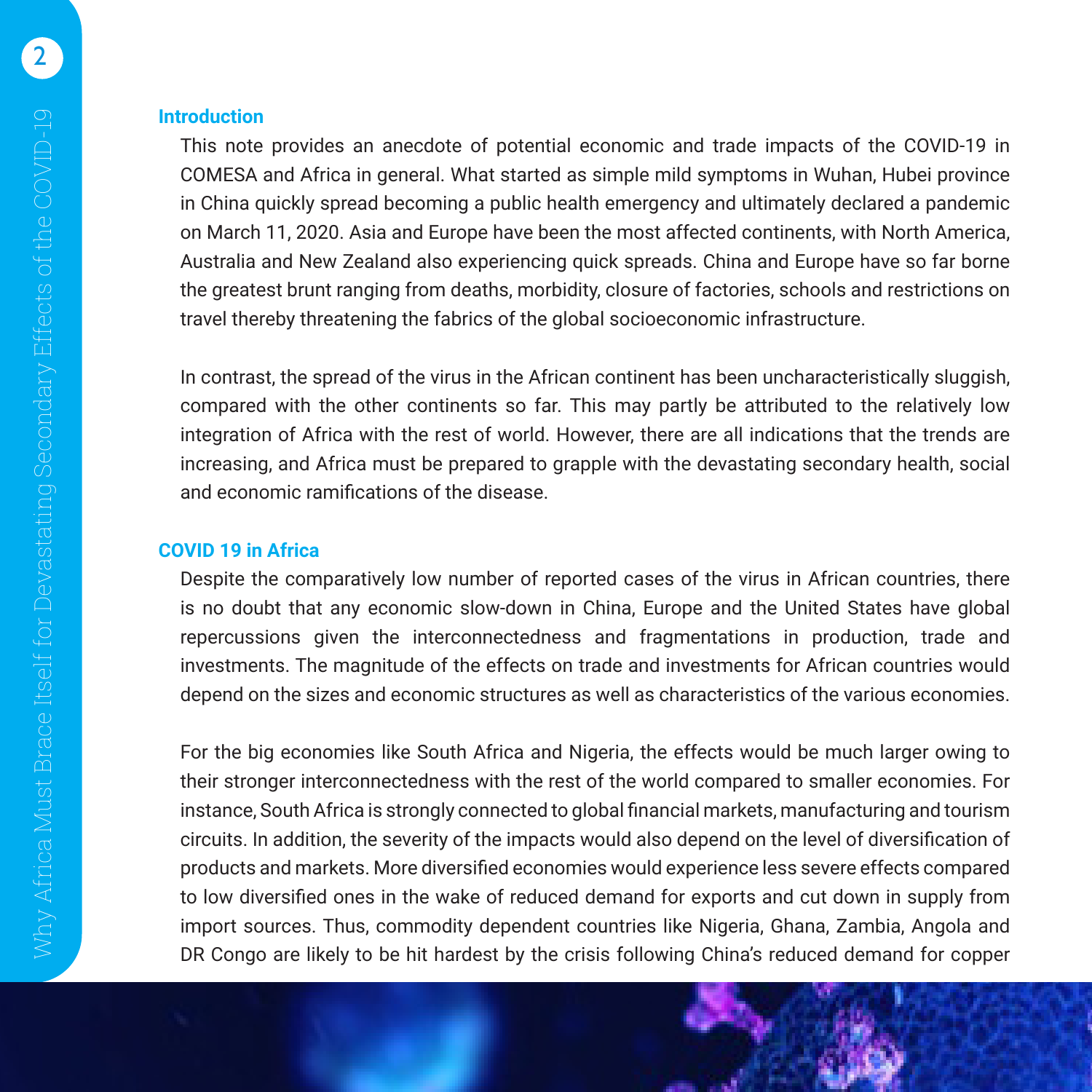and cobalt. Already the Organization of Petroleum Exporting Countries (OPEC) has dramatically reduced its outlook for oil demand this year as a result of the virus. In a nutshell, low levels of diversification of African economies in product and export markets is a single most important source of economic vulnerability.

Besides, services-oriented economies, including South Africa, Egypt, Ethiopia, Rwanda and Kenya where air transport services, financial services and tourism services are relatively strong are more vulnerable, given the nature of the epidemic. The cancellation of air flights, travel bans and restriction of movements of persons slow down growth leading to job cuts. Likewise, in the tourism sector, countries may experience reduced incomes generated from Meetings, Incentive travel, Conventions and Exhibitions (MICE). Indeed, a recent analysis by the Overseas Development Institute (ODI), shows that Kenya, Tanzania, Rwanda, Burundi and Uganda are among the world's 97 economies that are most exposed to a Chinese slowdown either directly or indirectly.

## **Bilateral Trade Fronts**

From bilateral trade fronts, China and the EU are leading export and import markets for Africa and the COMESA countries. Most countries are therefore likely to experience severe balance of payment difficulties in the short to medium term.

Latest statistics indicate that the EU, South Africa and China are the leading export destinations for COMESA exports and accounted for 32% (US\$ 36.1 billion), 13% (US\$ 14 billion) and 6% (US \$ 7.3 billion) share of total exports, respectively during 2018. COMESA's top exports to China include mineral products such as copper, fuels, mineral oils and products of their distillation; bituminous substances and other base metals. Reduction of consumption demands in these markets coupled with low diversification implies cut down of export earnings from these markets in the short to medium term.

At the same time, the EU, China and US are the biggest sources of imports into COMESA countries. During the year 2018, they accounted for 32% (US\$ 48 billion), 20% (US\$ 29.4 billion) and 8% (12 billion) share of total imports respectively. Major imports from China into COMESA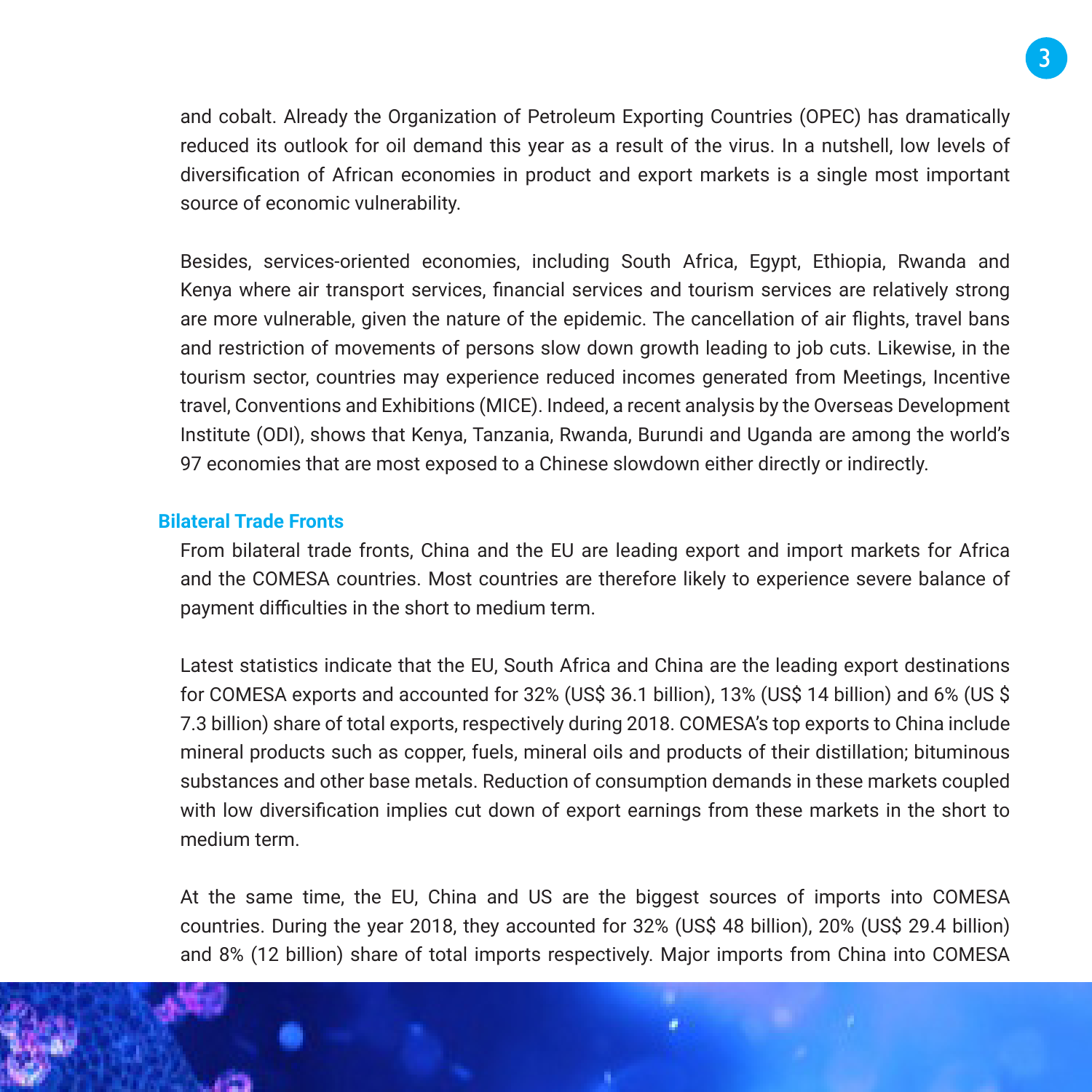4

countries included consumables, electronics, construction materials, vehicle spare parts, clothing, furniture, kitchenware, raw materials and machinery. China being the global hub for manufacturing, quarantine-instigated production disruptions of factories would create a domino effect in downstream industries and supplies to African markets. This implies companies chasing less available inputs and the shortages leading to price hikes, less productions and erosion of prospects for value addition.

## **Manufacturing and Industrial Sectors**

The manufacturing and industrial sectors in Africa are expected to be impacted by a decreased supply of key components from China, Europe and America. In particular, construction companies will be impacted by delays in the global supply chain and the resultant shortage of construction materials. Further, the African automotive sector will feel the impact as the Hubei province in China, an epicenter of the virus, is a large centre for the production of automotive parts and supply of such parts to other regions has been affected by shutdowns and closures. In addition, consumer demand is expected to affect the sector already feeling the strain of existing market conditions, as the resultant economic downturn affects sales.

### **Investments**

It is expected that there would be reductions in FDI inflows to Africa in the immediate future as the most affected countries in Asia, Europe and the US shift focus to address the health and economic impacts caused by the COVID-19 crisis. The most likely to be affected would be the large infrastructure projects, including China's grand Belt and Road Initiative (BRI) which covers several countries in Africa. Chinese policy banks loaned USD 19 billion to energy and infrastructure projects in the region from 2014-2017, almost half of which was in 2017.

Questions about the sustainability of BRI amidst protection of the health of workers involved in infrastructure projects, and the wider local populations where the projects are underway. This coming at a time the BRI's investment viability is in sharp focus following debt sustainability concerns of most beneficiary countries like Ethiopia, Kenya, Zambia, Zimbabwe among others.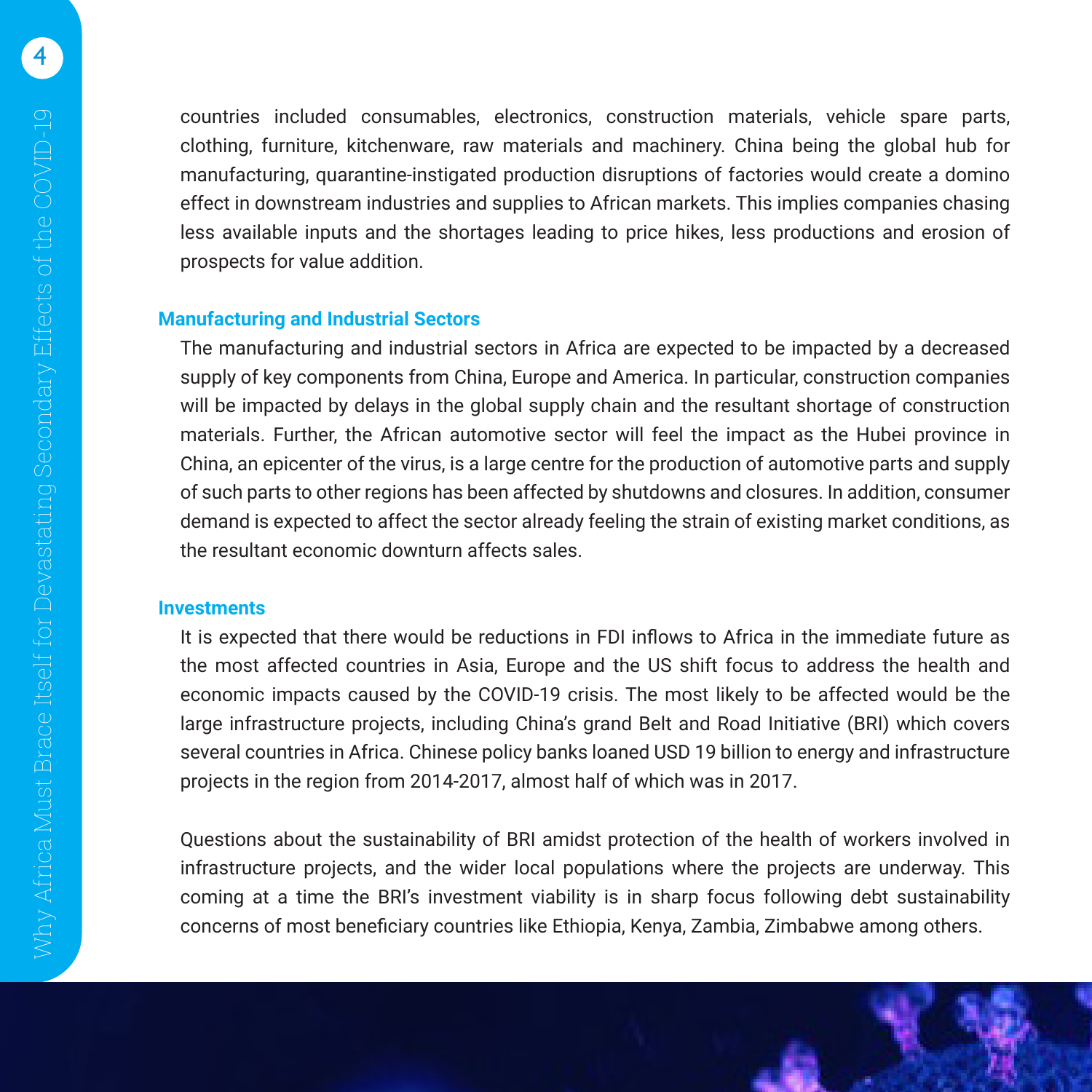According to Ben Simpfendorfer, CEO, Silk Road Associates, the BRI will remain a priority for China, but the Chinese government's short-term and long-term response to COVID-19, shortfalls in China's health sector, and the economic fallout for the country's financially challenged SME sector, will divert official attention and resources away from BRI over the 12 months and potentially longer.

# **Financial Sector**

As the virus continues spreading to major economies around the world, most investors in the equities market have become net sellers, wiping out any year to date gains that major indices had made. Most investors have moved to place their money in safer haven assets such as gold, driving their prices upwards with the YTD performance of gold increasing by 9.7% as of 13th March 2020. Trading in major stock exchange markets like in South Africa, Ghana and Kenya equally face the heat.

In Kenya for instance, trading in the Nairobi Stock Exchange drastically fell with stocks such as Safaricom and Kenya Commercial Bank (KCB) declining by 5.4% and 7.0%, respectively, immediately the first case was pronounced. Subsequently, trading was halted on 13th March 2020 after the NSE 20 dropped by more than 5.0%. Given the NSE is one of the strongest stock markets in Africa, this reinforces negative trickle-down effects arising from the declines in FDI flows and remittances associated with the outbreak. This further contracts sources of finances for productions in manufacturing and services sectors.

# **Energy and Mining**

African mining companies producing lithium, cobalt, copper and iron ore have already noted reducing demands from China caused by production shutdowns and supply chain disruptions. Port closures, travel restrictions and manufacturing shutdowns are decreasing demand, causing oil importers in China to cancel purchases of African oil. This has compelled sellers to divert cargo as they seek new buyers often at discounted prices. In addition, significant outbreaks of COVID-19 in mining regions in Africa could affect workforce productivity, the availability of skilled technicians to travel from affected areas and the capacity of labor-intensive mining operations to produce raw materials.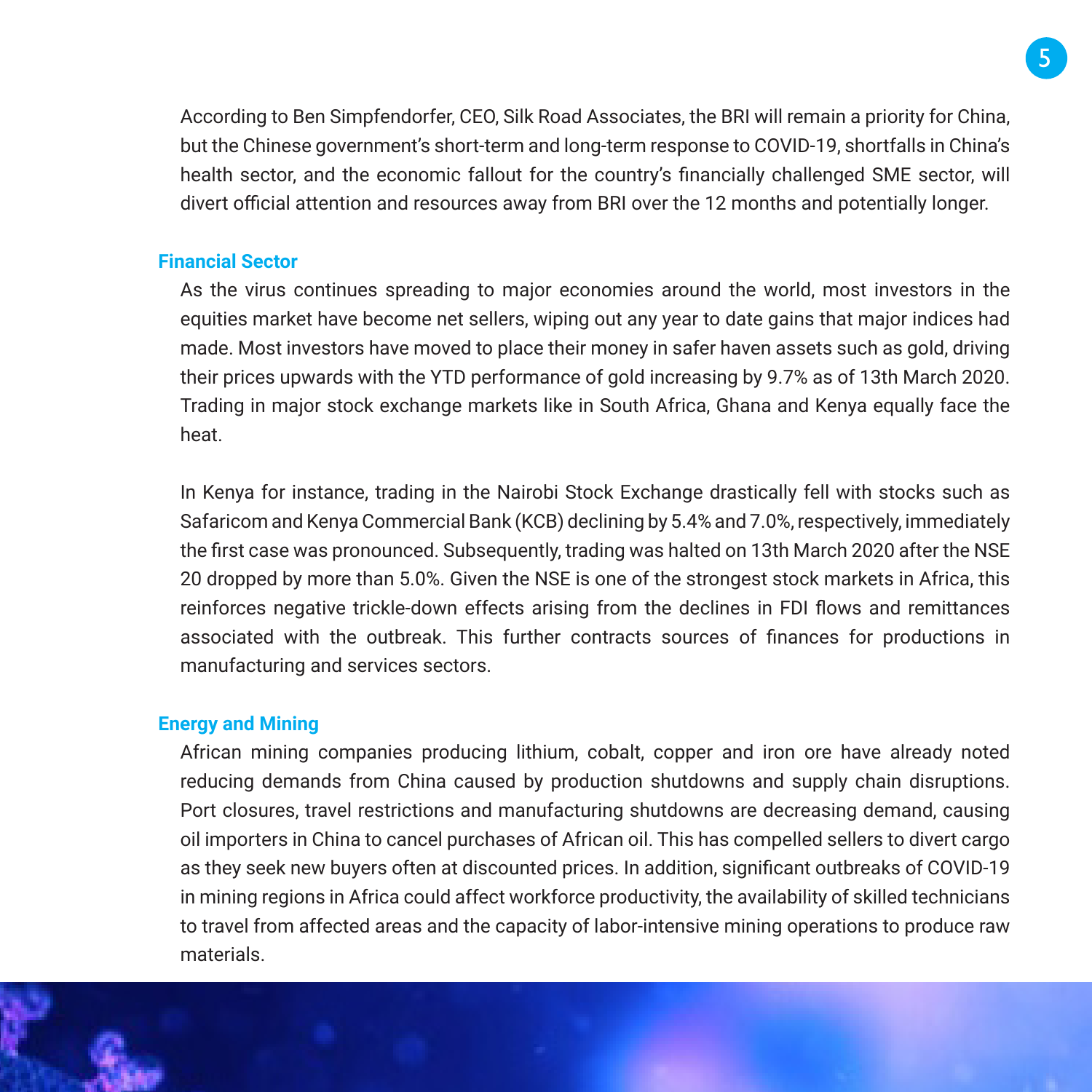#### **Pharmaceutical sector**

The other strain is on the pharmaceutical sector with the prices of ingredients manufactured in Europe, China and India rising. Shortages of the products themselves are expected after extended factory closures and supply chain disruptions. For instance, India's Directorate General of Foreign Trade announced in early March 2020 that the country would restrict exports on 26 medical products and ingredients, including paracetamol and some antibiotics, which could lead to a shortage in Africa. India produces a large percentage of the world's generic medicines.

#### **Tourism Sector**

In addition, reductions in investments in the tourism sector in several African countries is inevitable following massive restrictions on travel and social activities across the world. In some cases, the business health of major airlines has been put to test following travel cancellations. Indeed, travel agencies across Africa has raised the alarm with far reaching impacts expected in countries like Mauritius, Seychelles, Rwanda, Kenya and South Africa following restrictions on mobility of persons from outside the continent.

#### **Positive Impacts**

There are cases where the impacts of the pandemic could be positive, and countries could take advantage following the economic integration initiatives in Africa. First, the reduction of international crude oil prices provides an opportunity for improvement of the balance of payment position of non-oil producing countries and could drive down production costs and enhance competitiveness and general welfare. Secondly, reductions in input supplies provides yet another opportunity for manufacturing companies in Africa to expand production and supply the continental market under the frameworks of existing Regional Economic Communities (RECs) and the wider ACFTA. African countries can seize the opportunity and expand intra-African trade currently standing at barely 15% of their total trade.

## **Implications to trade and economic integration**

Whereas the spread of the virus in Africa is comparatively low, the scenario is likely to change in the coming weeks and may be catastrophic given the relatively low levels of preparedness and weak

6